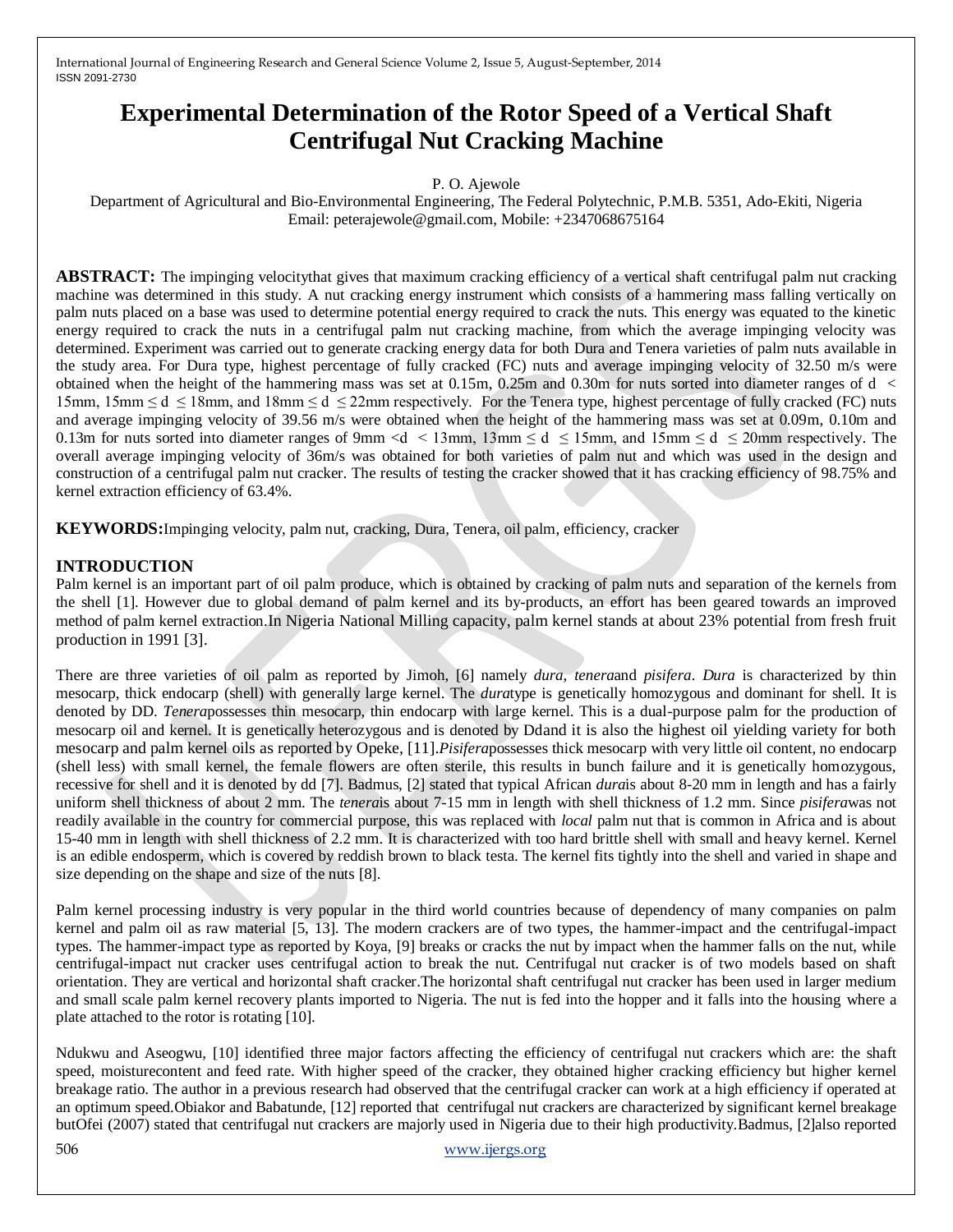that the vertical shaft centrifugal nut crackersgive a better cracking effect because of the large diameter of the rotor, taking into consideration the aerodynamic properties of the nuts. If the gap between the rotor and cracker ring is made extra wide (say 100mm), the nuts will be brought into the optimum aerodynamic position (that is, thick end foremost) and then strike the cracker drum at the most favourable angle [2].

Badmus, [2] further reported that the Tenera nuts having a distinct rounded head and tapering fibre-covered tail are enabled to take up a 'head-foremost' position in the extra distance covered and so be cleanly cracked on hitting the plate. If the fibre-covered tail hits the plate, the nut may not crack. Secondly, in the confined space of a vertical nut cracker, the tenera nuts may be deflected by rebounding shell fragments. Thirdly, the larger the distance between the cracker rotor and the cracker ring, the more obtuse will be the angle at which the nut strikes the ring and there will then be less likelihood of the nut glancing off the ring surface. The speed of the nut crackers varies from 800-2500 revolution per minute according to the diameter of the rotor [4]. The above phenomenon is explained with the diagram in Figure 1.



Figure 1: The motion of tenera nuts in the cracking drum

The nut enters cracker rotor at A, transverses the spiral route ABD to leave the rotor at point D. The radial outgoing speed,Vp is given by:

$$
V_p = \omega \sqrt{R^2 - r^2} \tag{1}
$$

Assuming that friction of the nut with the rotor is negligible; the peripheral speed of the rotor, **VQ**is given by:

$$
V_Q = \omega R \tag{2}
$$

Since r is very small compared to R, Vp is approximately equal to V<sub>o</sub>and the angle between V<sub>o</sub>and V<sub>T</sub> is less than 45°.

| $V_T^2 = V_P^2 + V_O^2$             |                                          |
|-------------------------------------|------------------------------------------|
| Hence, $V_T = \sqrt{V_p^2 + V_Q^2}$ | $\ldots \ldots \ldots \ldots \ldots (4)$ |

### METHODOLOGY

507 [www.ijergs.org](http://www.ijergs.org/)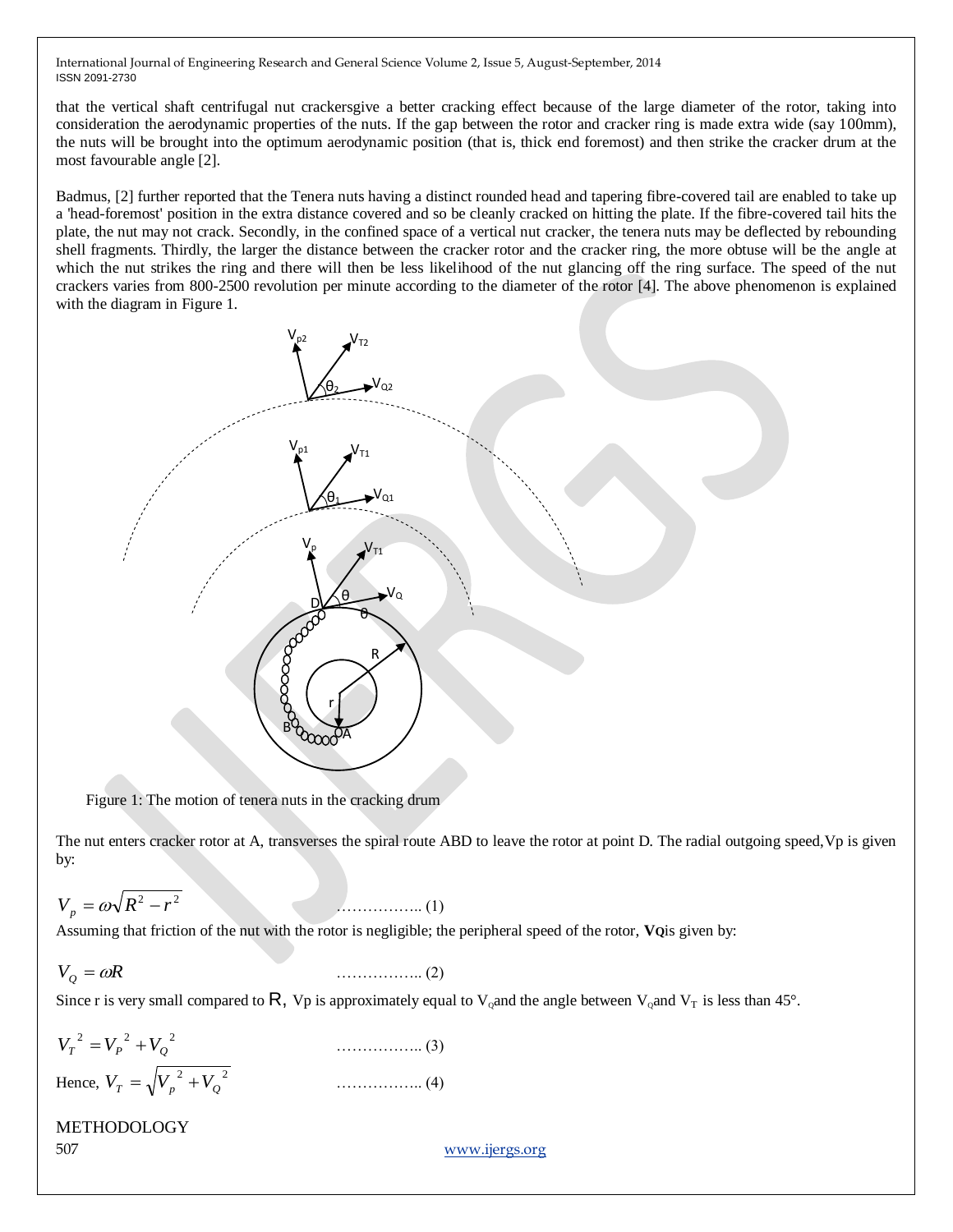#### Nut Cracking Energy Instrument

Average impinging velocity required to crack palm nuts in palm nut crackers was determined experimentally for both Dura and Tenera varieties palm nuts using Nut Cracking Energy Instrument which consists of a 1.34kg iron block (hammer) that is moved a vertical scale. The hammer was raised to various heights by means of a rope attached to it. The base was made of cast steel of 15cm thickness. A graduated wooden bar attached to the base was used to measure the height through which the hammer falls to crack the nut placed on the wooden base.The nut absorbs the energy of the falling hammer due to the height (h - d) through which it falls. Thus, the cracking energy is equal to the potential energy (PE):

$$
E = P.E = Mg(h - d)
$$
\n
$$
\qquad \qquad (5)
$$

If the nut is cracked by flinging it on to a hard static surface, the wall absorbs the kinetic energy due to its impinging velocity  $(V)$ component normal to the surface. Therefore, the cracking energy was equated to the kinetic energy(KE) of the palm nut and was given by:

$$
E = K.E = \frac{1}{2} mV^2
$$
 (6)

Assuming that energy losses during cracking are negligible, P.E. = K.E.

Therefore,  $\frac{1}{2} mV^2 = Mg(h-d)$  (7)

Thus the impinging velocity of the nut is given by:

$$
V = \frac{[2Mg(h-d)]^{1/2}}{m}
$$
 (8)

Where M= mass of the hammer (1.34kg),  $g =$  acceleration due to gravity (9.81m/s<sup>2</sup>), h = initial height of the hammer, d = relative diameter of the nut, and  $m =$  mass of the nut. Substituting known values, the impinging velocity is then given as:

$$
V = \frac{5.1275(h-d)^{1/2}}{m}
$$
 (9)

#### Experimental Procedure

In order to generate the cracking energy data for palm nuts, a large quantity of fresh palm nuts (Dura and Teneravarieties) were sundried until a moisture content of 10% was achieved. Since it was known that different sizes of nuts require different speed and energy to crack, nominal diameters of the nuts were then measured with vernier caliper and both varieties were grouped in the different size ranges as shown in Table 1.

| Table 1: Grouping of the palm nuts into different sizes |  |
|---------------------------------------------------------|--|
|---------------------------------------------------------|--|

| Dura Variety                                                            | <b>Tenera Variety</b>                  |
|-------------------------------------------------------------------------|----------------------------------------|
| 1. $d < 15$ mm                                                          | $9 \text{mm} \leq d \leq 13 \text{mm}$ |
| 2.   15mm $\le d \le 18$ mm   13mm $\le d \le 15$ mm                    |                                        |
| $18 \text{mm} \leq d \leq 22 \text{mm}$ 15mm $\leq d \leq 20 \text{mm}$ |                                        |

The mass of each nut was measured using an electronic weighing balance. Each nut was then placed at the centre of the instrument base plate. The hammer was raised to a height indicated on the scale and released to fall on the nut. The observations made were recorded with the following symbolic representations:

FC - Fully Cracked -the shell is broken and the kernel is released from pieces of the shell.

FCW - Fully Cracked with wound - the kernel is separated from the pieces of the shell but with wounds on it.

NFC - Not Fully Cracked - this comprises half-cracked and uncracked nuts.

SM – Smashed - the kernel is broken along with the shell.

Ten nuts (10) from each size range were tested at each height of the hammer for both varieties. Three (3) or two (2) different heights were used for different size ranges. 80 nuts were tested for Dura variety and 80 nuts for Tenera variety making a total of 160 nuts.The percentage of fully cracked nuts was calculated for each size range at different heights. The impinging velocity corresponding to each height for each nut in the different size ranges were also calculated using equation (9). The size ranges at a particular height having highest cracking efficiency were selected from the size ranges and the average impinging velocities of the nuts in these selected size ranges were found. Then the overall average impinging velocities were also found. This procedure was carried out for both Dura and Tenera palm nut varieties.The average of the overall average impinging velocities for both Dura and Tenera was then found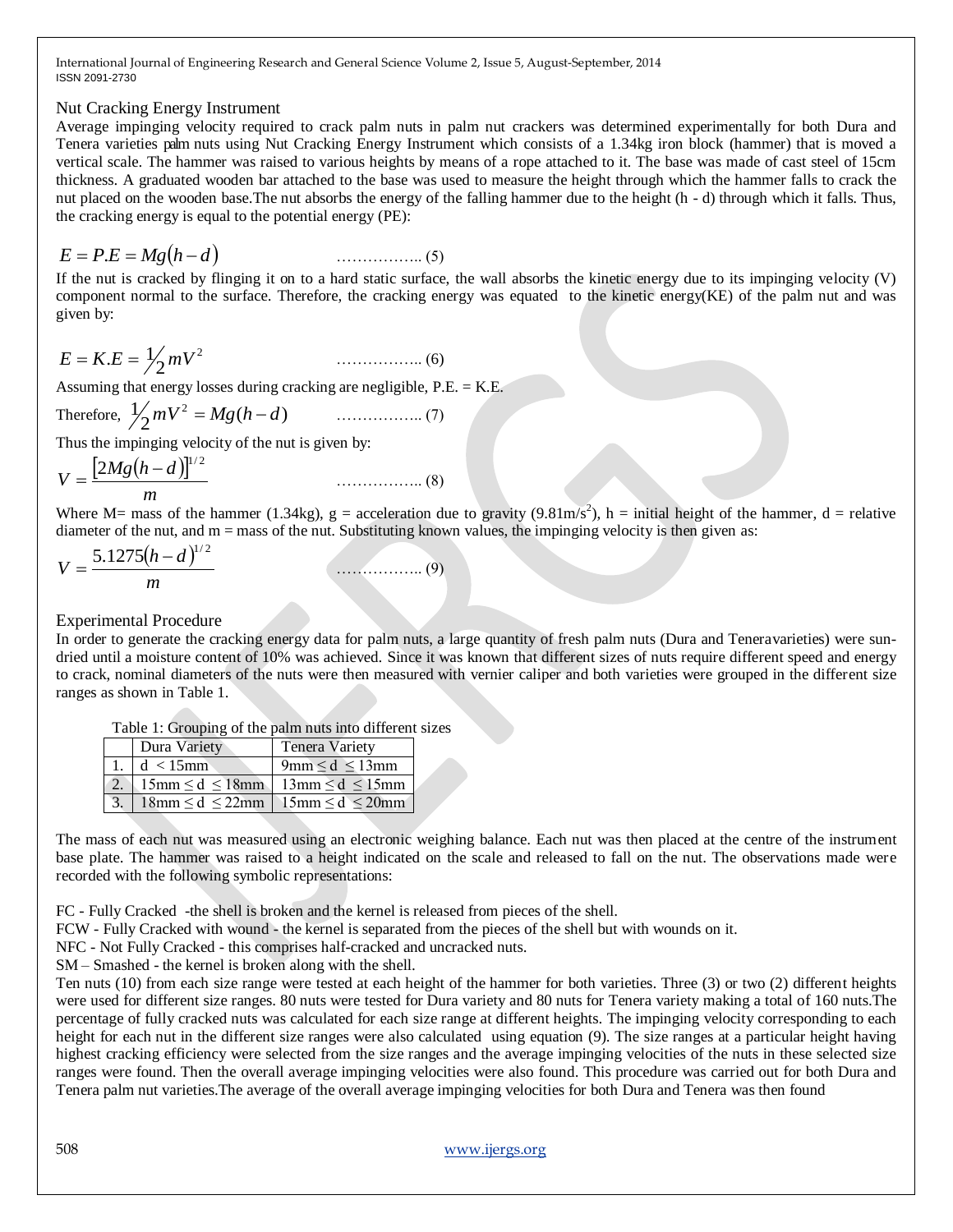## **RESULTS AND DISCUSSION**

The results of the experiment and calculation of impinging velocities of the nuts observed were presented in Tables 2 and 3.

| Size Range                                                   | Height of cracking (m) | racio 2. Tronago impligada velocities obtained for Dara hat variety<br>Percentage fully cracked | Impinging<br>Average |
|--------------------------------------------------------------|------------------------|-------------------------------------------------------------------------------------------------|----------------------|
| (mm)                                                         |                        | $(\%)$                                                                                          | Velocity $(m/s)$     |
|                                                              | 0.15                   | 90                                                                                              | 34.76                |
| d < 15                                                       | 0.17                   | 80                                                                                              | 38.58                |
|                                                              | 0.18                   | 80                                                                                              | 37.61                |
|                                                              | 0.25                   | 80                                                                                              | 33.33                |
| $15 \le d \le 18$                                            | 0.26                   | 60                                                                                              | 35.34                |
|                                                              | 0.28                   | 70                                                                                              | 34.36                |
|                                                              | 0.30                   | 80                                                                                              | 29.41                |
| $18 \le d \le 22$   0.35                                     |                        | 40                                                                                              | 33.39                |
| Average impinging velocity where highest percentage of fully |                        | 32.50                                                                                           |                      |
| cracked nuts were obtained                                   |                        |                                                                                                 |                      |

Table 2: Average impinging velocities obtained for Dura nut variety

#### Table 3: Average impinging velocities obtained for Tenera nut variety

| Size Range                                                   | Height of cracking (m) | Percentage fully cracked | Impinging<br>Average |
|--------------------------------------------------------------|------------------------|--------------------------|----------------------|
| (mm)                                                         |                        | (%)                      | Velocity $(m/s)$     |
|                                                              | 0.08                   | 60                       | 50.53                |
| $9 \le d \le 13$                                             | 0.09                   | 80                       | 46.49                |
|                                                              | 0.10                   | 80                       | 36.13                |
| $13 \le d \le 15$                                            | 0.11                   | 60                       | 43.58                |
|                                                              | 0.12                   | 50                       | 49.62                |
| $15 \le d \le 20$                                            | 0.12                   | 60                       | 38.19                |
|                                                              | 0.13                   | 80                       | 36.07                |
|                                                              | 0.14                   | 50                       | 39.06                |
| Average impinging velocity where highest percentage of fully |                        |                          | 39.56                |
| cracked nuts were obtained                                   |                        |                          |                      |

As shown in Tables 2 and 3, for Dura variety, the highest percentages 90%, 80% and 80% were obtained for size ranges of d < 15mm, 15mm  $\leq d \leq 18$ mm and 18mm  $\leq d \leq 22$ mm respectively. For Tenera variety, the highest percentages 80%, 80% and 80% were obtained for size ranges 9mm  $\le d \le 13$ mm,  $13$ mm  $\le d \le 15$ mm and  $15$ mm  $\le d \le 20$ mm respectively. The overall average of impinging velocities for both varieties were thus calculated and used in the design and fabrication of a nut cracking machine. The fabricated

#### **CONCLUSION**

The average impinging velocity of the rotor of a centrifugal palm nut cracking machine was determined using a nut cracking energy instrument. Dura and Tenera varieties of palm nut were considered. The overall average impinging velocity for both varieties were found to be 35m/s which could be used in the design and fabrication of a vertical shaft centrifugal palm nut cracker.

#### **REFERENCES:**

[1] Babatunde, O. O., and Okoli, J. O. "Investigation into the effect of nut size on the speed needed for cracking palm nut in centrifugal nut cracker" Nigerian Journal of Palm and Oil Seeds, 9(1): 84 – 88, 1988

[2] Badmus, G. A. "NIFOR Automated Small Scale Oil Palm Processing Equipment" In Proc. 1991 PORIM INTERNATIONAL Palm Oil Conference, 9 – 14 September, 1990

[3] FAO. Trade Year Book.Journal for Food andAgricultural Organization, 56 (1): 174 – 175, 2002

[4] Hartley, C. W. S. "The Oil Palm" 3rd Edition, Longman, London and New York, pages 806, 2000

[5] Hartley, C. W. S. "The Oil Palm" Longman Group Limited London. Pp 67, 1988

[6] Jimoh, M. O. "Development and performance evaluationof a motorized palm nut cracker" M. Eng. Thesis, Department ofAgricultural Engineering, Federal University of Technology, Akure, Nigeria, 2004

[7] Jimoh, M.O. "Determination of physical and engineeringproperties of palm nut" In Proc. Half Yearly Conference ofNigerian Institute of Food Science and Technology, 21st -22ndJuly, 2011.